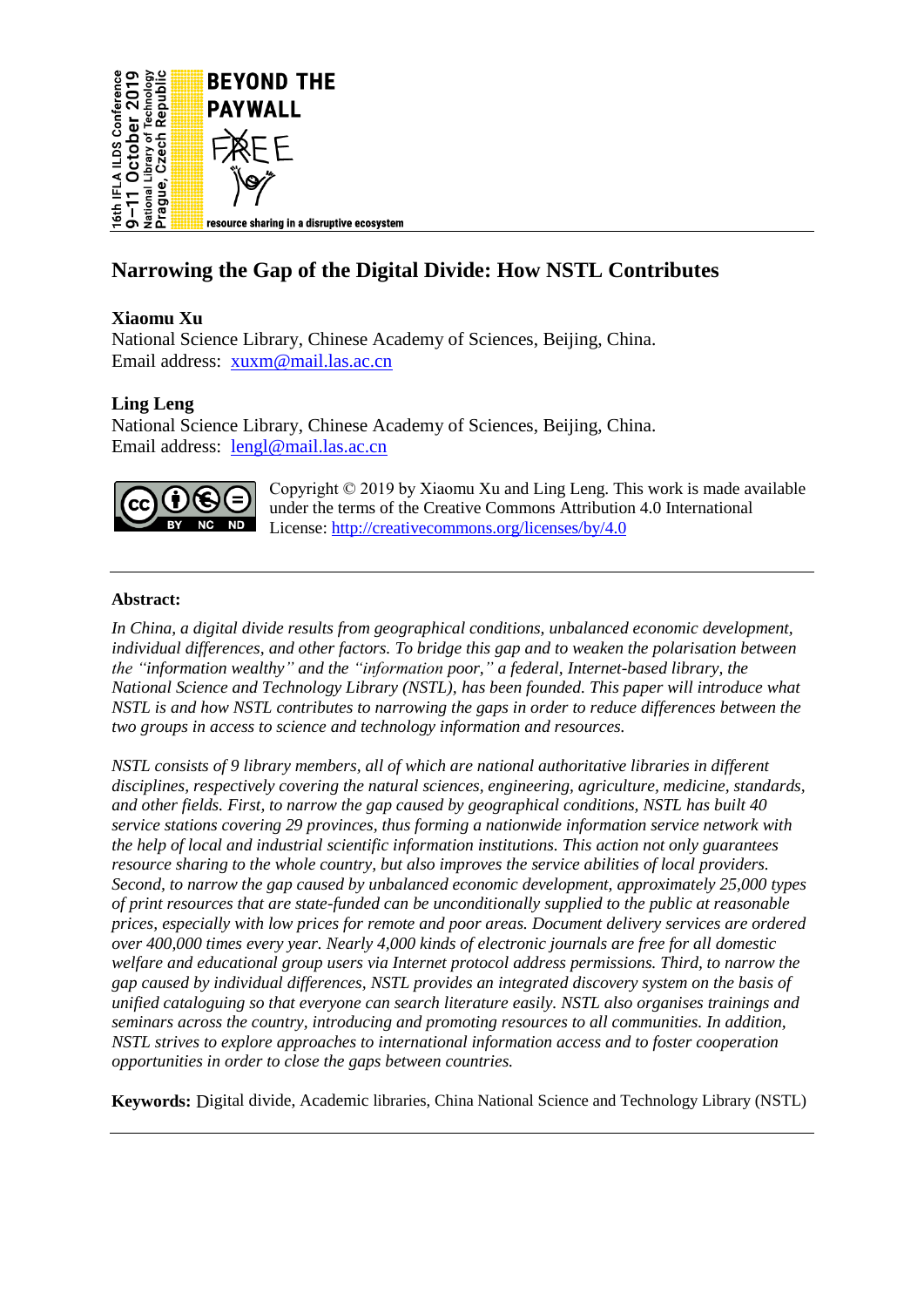# 1. **What is the digital divide**

The level of information access has become an important symbol for measuring modernisation levels and the comprehensive national strengths of countries. One of the problems caused by the rapid development of information technology is the digital divide. This issue, which has drawn global concern, is essentially due to unfair distribution and use of information resources.

Lloyd Morrisett came up with the term "digital divide" in 1995 [1] and it has been analysed from different perspectives [2-4]. Researchers have stated that economic power and sociodemographic factors are the most important elements that cause the gaps between and within countries [2, 5-6] and libraries are considered as potentially playing one of the most important roles in bridging the digital divide [7-11].

For China, the reasons for digital divide can be summarised as resulting from geographical conditions and differences in economic development and socio-demographics [2, 6, 12]. Under such circumstances, National Science and Technology Library (NSTL) has been established to try to narrow the digital divide within mainland China.

## 2. **What is NSTL**

The National Science and Technology Library (NSTL) was formally established in Beijing in 2000. It is a non-profit institution that is fully funded by the national government. It is a virtual information unit based on a network platform composed of 9 core members: the National Science Library, Chinese Academy of Sciences (NSLC); the Institute of Scientific and Technical Information of China (ISTIC); the China Machinery Industry Information Institute; the China Metallurgical Information & Standardisation Institute; the China National Chemical Information Centre; the Agricultural Information Institute of Chinese Academy of Agricultural Sciences (AII, CAAS); the Institute of Medical Information/Medical Library (CAMS&PUMC); the National Institute of Metrology, China; and the National Library of Standards, China.

Since its establishment, NSTL has collected scientific and technological literature resources in the fields of science, engineering, agriculture and medicine in accordance with the principles of unified procurement, standardised processing, joint cataloguing, and resource sharing, all of which serve public scientific and technological development.

# 3. **How NSTL contributes to narrowing the digital divide**

According to the three aforementioned causes of the digital divide in China, NSTL (in its role as a national academic library) contributes to narrowing the digital divide within the country, both the "access divide" and the "use divide". It also makes efforts to narrow the international gaps between China and other countries.

## **3.1 Elimination of the geographic divide**

In the early 21st century, few users had access to the Internet in China. Network servers and other relevant facilities were insufficient. Advanced technology was not applied widely yet and it was difficult to set up network facilities in some complex terrain. According to the earliest statistics on National Bureau of Statistics of China, the number of Internet users in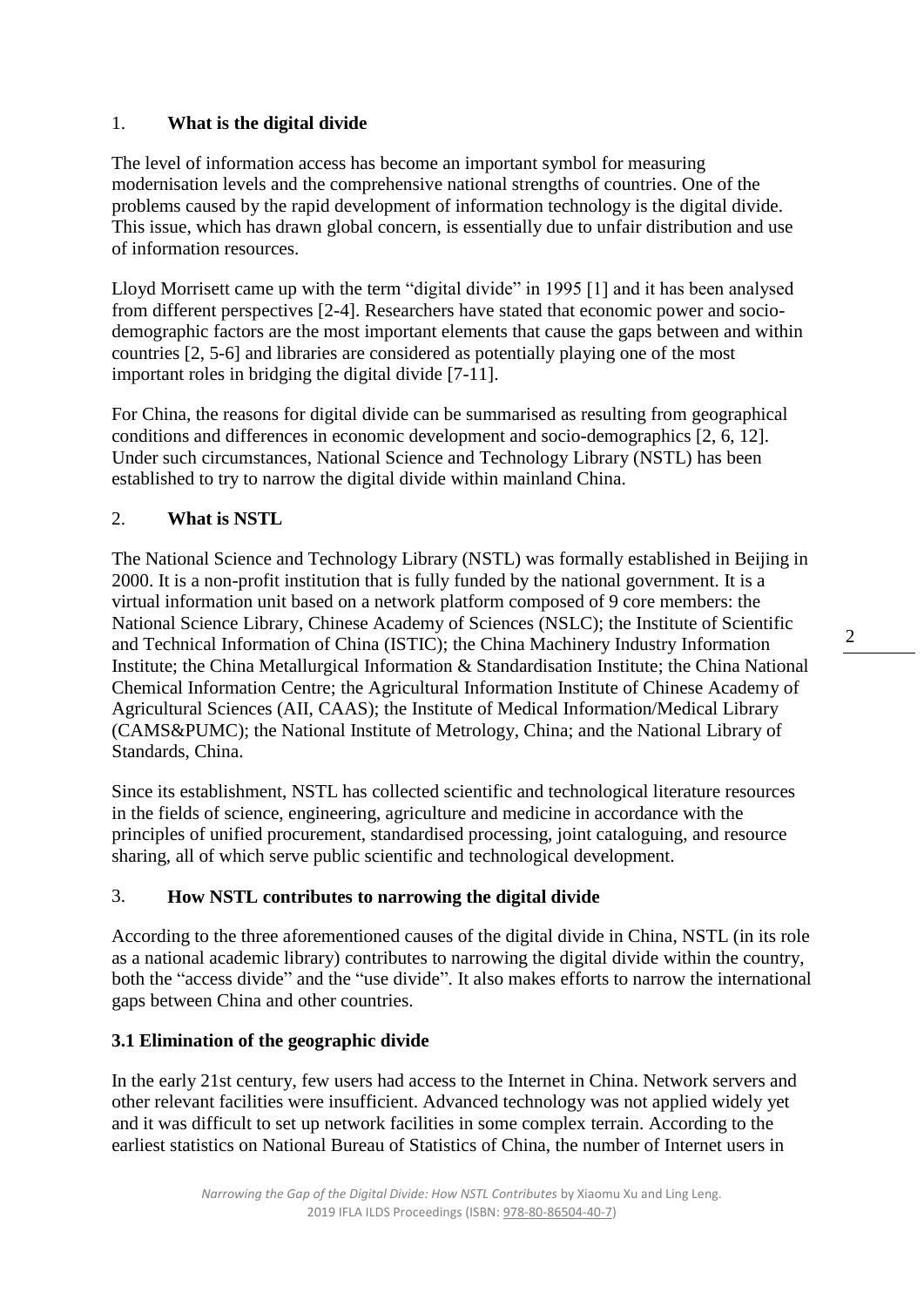China was less than 1.8% in 2000 [13]. Most people could only access local networks.

In order to provide convenient access to NSTL and to share its resources, NSTL service stations were established in important provinces and potential cities, depending on the number of pre-existing local scientific information institutions and libraries. This action not only managed to establish regional academic liaisons across the country but also was beneficial in dispersing visit flow and balancing network load levels. NSTL Information and resources were mirrored to local sites from the primary station. People were able to view all data smoothly from different local branches and registered users were managed by each regional station. During this period, service stations decreased network stress and management complexity at the primary station.

With the rapid popularity of the Internet in mainland China, network infrastructure has improved dramatically. A 1000Mbps broadband optical fibre network has been built between the management centre and each member institution. Today, the number of Internet users in China is over 55.3% [13] and there are 400,000 registered users of NSTL [14]. Resulted from the upgrading high-speed network, the roles of service stations were changed. All Internet users are able to access the NSTL primary web page directly. In addition to being responsible for user management, local stations have participated in NSTL key tasks and activities, such as projects, research, and promotions. With the help of NSTL, they contribute to the development of regional science and technology, working together and making better use of the power of provincial governments and local scientific research institutions.

At present, there are 40 NSTL service stations covering 29 provinces of mainland China [14]. The national distribution of service stations is shown in Figure 1 below. To make the range of coverage clear, there is only one red point marked in each city in the figure, but some cities such as Chengdu, Tianjin, Lanzhou, and Wuhan have more than one service station. In particular, there are two service stations located in Beijing, a transportation service station and an electronic technology service station, built in accordance with its industrial characteristics of physical distributions. These two tangible and intangible approaches to every corner of the country provide advantages for the spread of information.



Figure 1. National Distribution of NSTL Service Stations

In recent years, NSTL has focused on enhancing the service capabilities of local stations. By evaluating service quality and strategic expectations, some stations are encouraged to provide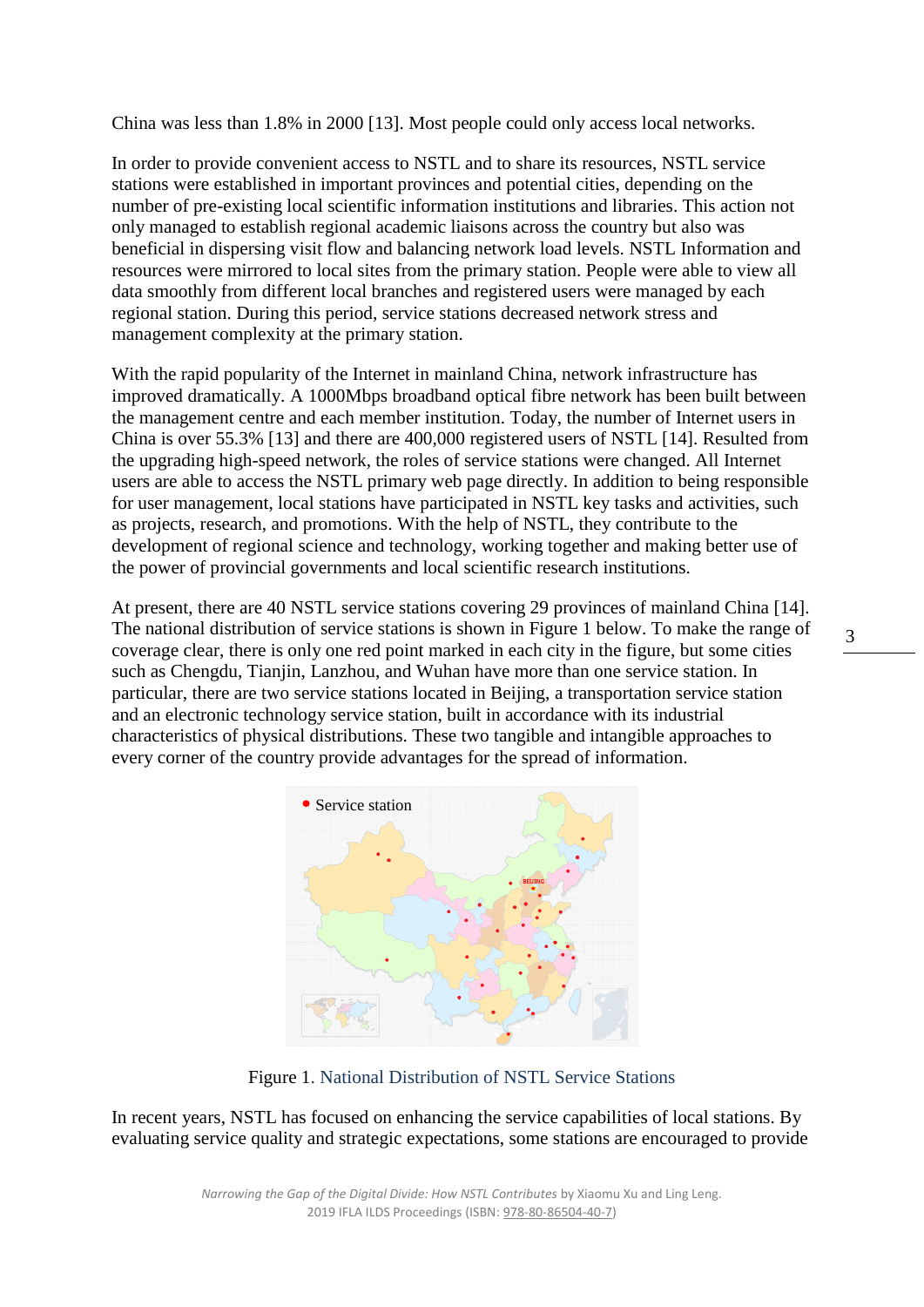policy support to the local government so that they can expand their fields of service and improve service levels, while some stations that are not good enough need to rectify and reform themselves. For national strategic areas, such as the China (Hainan) Pilot Free Trade Zone, the Zhangjiang High-Tech Park, and the Greater Bay Area (GBA), new service stations have been established or are under preparation to serve local information service requirements in the future.

Nowadays, both the number of registered users of service stations and the proportion of services provided by the service stations all account for nearly half of NSTL's whole operations.

Apart from service stations, NSTL resources are also shared by 28 management platforms for universities, as well as 42 interfaces for group users [14] that together form an "information bridge" on the national scale, narrowing the digital divide resulting from geographical conditions.

## **3.2 Elimination of the economic divide**

Due to China's economic structure, the results of economic planning, geographical conditions, traditional customers and other factors in different regions of mainland China, the problems of unbalanced economic development are already constitute an objective reality.

Similar to the terraced distribution of China, the degree of economic development in different regions of China also presents a graded distribution, but the direction is entirely opposite, which shows that eastern coastal cities are developing rapidly (most quickly, the Guangdong Province) and the western regions are lagging behind in comparison (the Xizang Province exhibits the slowest growth). As a result, two provinces, the Guangdong and Xizang Provinces, have been selected to be representatives for comparing gaps in Gross Domestic Product (GDP) per capita. GDP per capita in these two provinces in 2000 and in 2018 is shown in Table 1. It can be found that the GDP per capita in the Guangdong Province is about 2 times higher than that in the Xizang Province in both 2000 and in 2018.

| Region | <b>Representative Province</b> | GDP (RMB per person)<br>in 2000 | GDP (RMB per person)<br>in 2018 |
|--------|--------------------------------|---------------------------------|---------------------------------|
| East   | Guangdong                      | 12,418                          | 85,738                          |
| West   | Xizang                         | 4,566                           | 42,954                          |

Table 1. GDP per capita of the Guangdong and Xizang Provinces in 2000 and 2018 [13]. The reasons for the years selected are: 2000 statistics show the level of GDP at the beginning of NSTL's operation; 2018 statistics are the latest on the website of National Bureau of Statistics of China to show the current level of GDP.

With increasing, massive needs for foreign literature and its high price tag, it is not affordable for individual users to purchase foreign articles, even in 2018. To save money and to encourage scientific research, NSTL (fully supported by state funds), organises 9 members who purchase foreign scientific and technological literature and information resources, according to the division of disciplines. The number of various foreign resources purchased each year is nearly 25,000. The proportion of different types of new print resources in 2018 [14] is illustrated in Figure 2, which shows that journal and conference literature, both of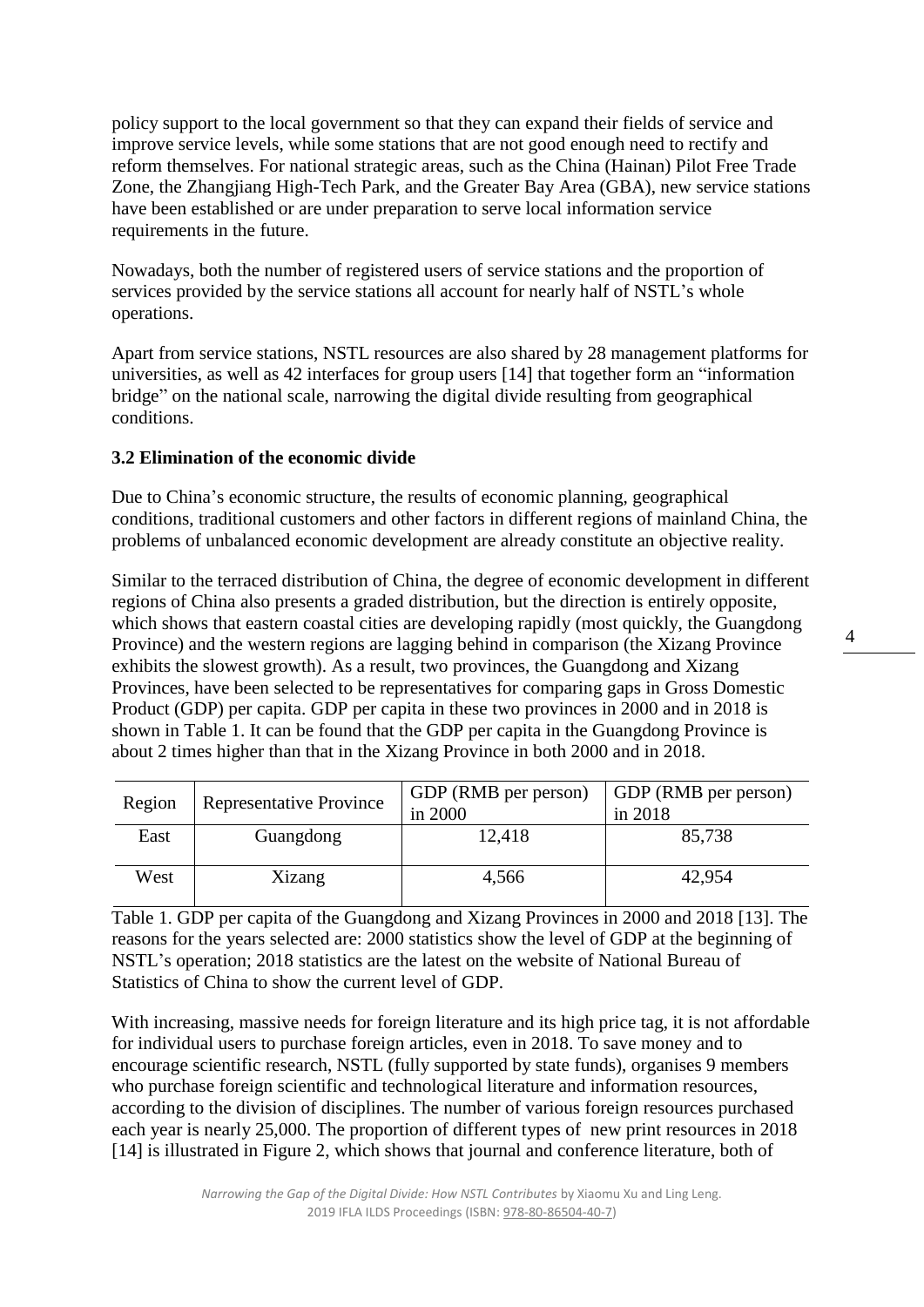which are serial resources, are the top two major resources purchased.



Figure 2. The Proportion Distribution of Different Types of Print Materials Purchased by NSTL in 2018.

Nowadays, NSTL has become an important base of national scientific and technological literature for the whole country. In addition to ensuring full support for Chinese materials, the number of foreign print resources ranks first in China. According to NSTL official statistics, the total number of types of print literature that NSTL embraces is over 275,000 [14]. All of these full-text resources can be searched on the NSTL website and can be ordered for noncommercial use at reasonable prices. For poor areas, especially remote west regions, their limited access to information and lower income is taken into account and a specific price policy is supported. Document delivery services, for example, are offered at half-price in poor areas, which is much helpful for local researchers. In total, each year there are over 400,000 orders that NSTL supplies to the public [14], solving the contradiction between the urgent need for a large amount of literature and its high price. Since NSTL is a non-profit institution, the price of document delivery has been stable for several years so that more users can use NSTL without any unexpected financial burdens.

In addition, NSTL has purchased electronic resources since 2002 in the form of "national licenses" to make up for domestic historical deficiencies. So far, NSTL has nearly 4,000 kinds of electronic journals (either current or past issues), all of which can be accessed freely by public welfare and educational group users. For current journals, full-text documents can be accessed from databases via internet protocol address permissions. Some articles are downloaded over 10,000 times annually [14]. For older journals, a retrospective platform was established and it can be visited by non-profit organisations. In total, there are more than 900 scientific research institutions, including universities and colleges in mainland China, that have applied for access to NSTL electronic resources [14]. And NSTL is continuing to expand to qualified non-profit users in southwest, northeast, and northwest China so that resources can be shared with more researchers and maximise the economies of scale.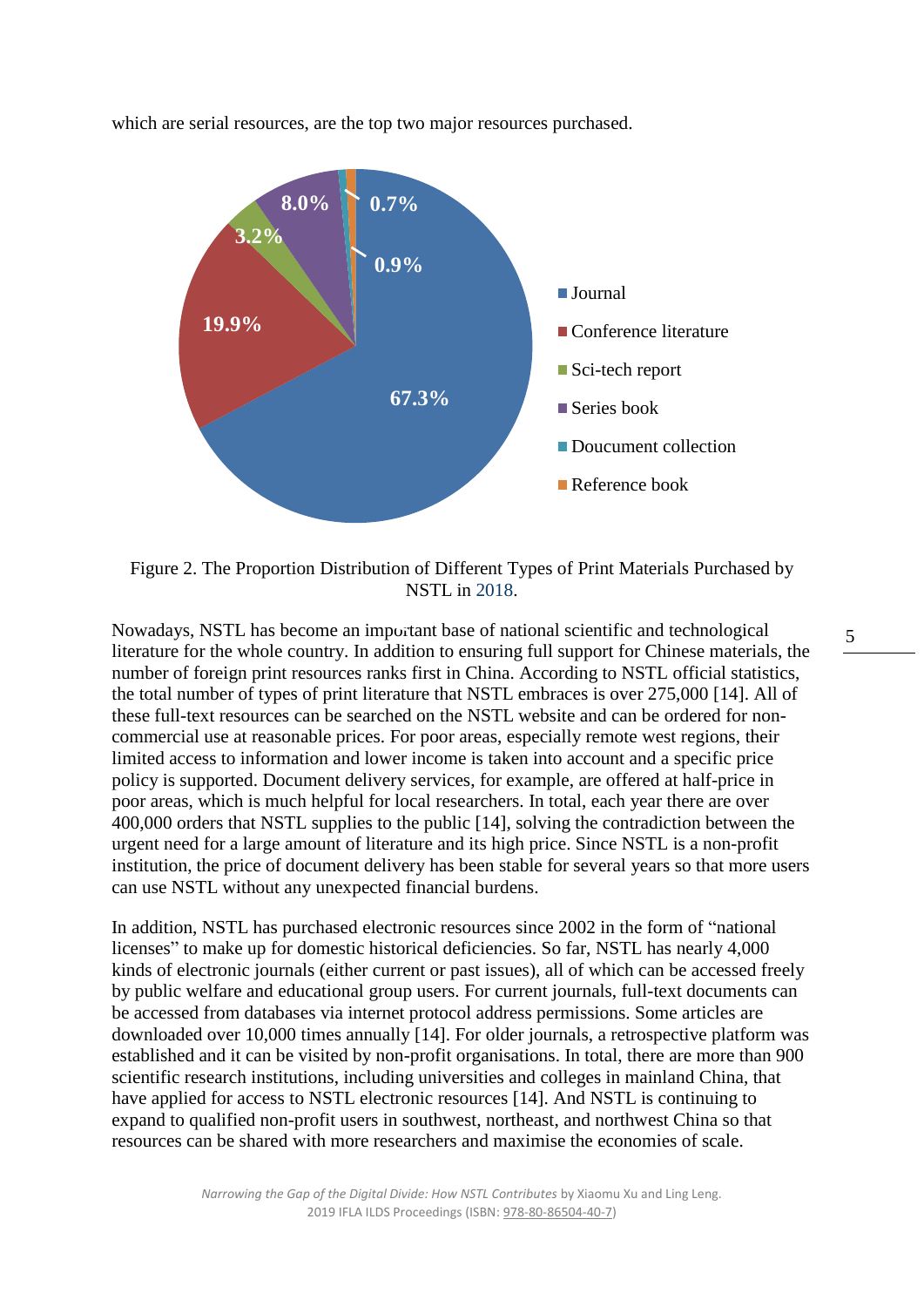With consideration to national strategy, authority, and comprehensiveness, NSTL focuses on integrated planning and scientific management to minimise duplicate resource purchasing, aiming to build a collaborative resources platform and to develop a sustainable process and to narrow the digital divide resulting from unbalanced economic development. It also improves the level of support to national long-term and medium-term science and technology developments such as supporting the development of subject priorities, key planning studies, and some basic frontier fields by comprehensively and continuously adjusting and increasing purchasing varieties.

#### **3.3 Elimination of socio-demographic differences**

Although the digital divides resulting from geographical and economic factors have been alleviated through various measures, socio-demographic factors are also vital causes of the gap. Even in rapidly developing regions, individuals—due to gender, age, background, experience, and so on—have uneven access to information in different fields.

To provide the public with an easy-to-use online environment, an integrated retrieval system has been built and is continuously improved. With the system, print journals, books, proceedings, dissertations, and other kinds of physical resources purchased by NSTL can be searched freely. All of these resources are processed with abstracts and catalogued in a joint way. In addition, over 7,000 kinds of open access documents have also been assembled into the NSTL page [14], which helps the public to achieve one-stop information discovery. It is worth noting that dynamic tracking and monitoring on national key industries, frontier areas, and potential research directions are reported periodically on the website, which encourages all people to acquire the latest information from different scientific fields. Therefore, NSTL tries to improve ease of use of the discovery system and decrease the threshold of use so that both teenagers and elders can operate it smoothly. NSTL received 154 million hits and 9.67 million searches in 2018 [14].

Meanwhile, improving individuals' information literacy and their ability to acquire information is conductive to overcoming digital divide. NSTL organised approximately 120 events in 2018 [14] for different types of users across the country, such as literature retrieval courses for college students, training for using software tools for research institutions, and introductions to deep information services for enterprises. All events have received positive responses.

Furthermore, a special team concentrating on providing scientific and technological information for the Xinjiang and Xizang Provinces has been set up. The working group is tasked with realising the local needs and requirements and to provide full support to them. On the one hand, brief reports of selected topics on western development are pushed periodically to over 20 local institutions [14], which helps them to obtain information about current development situations and relevant policies. On the other hand, to create opportunities for local librarians to broaden their horizons, librarian exchange trainings are held twice a year. Librarians, through these sessions, have the chance to have good experiences and to learn skills that they can apply to their local development. To benefit more local users, the working group also organises field visits and offline courses. For example, two members of NSTL, NSLC, and AII of CAAS—together with the Lanzhou service station—have held some activities locally. Training sessions on the utilisation of EndNote software and Web of Science were prepared for people who work in local scientific research institutions; activities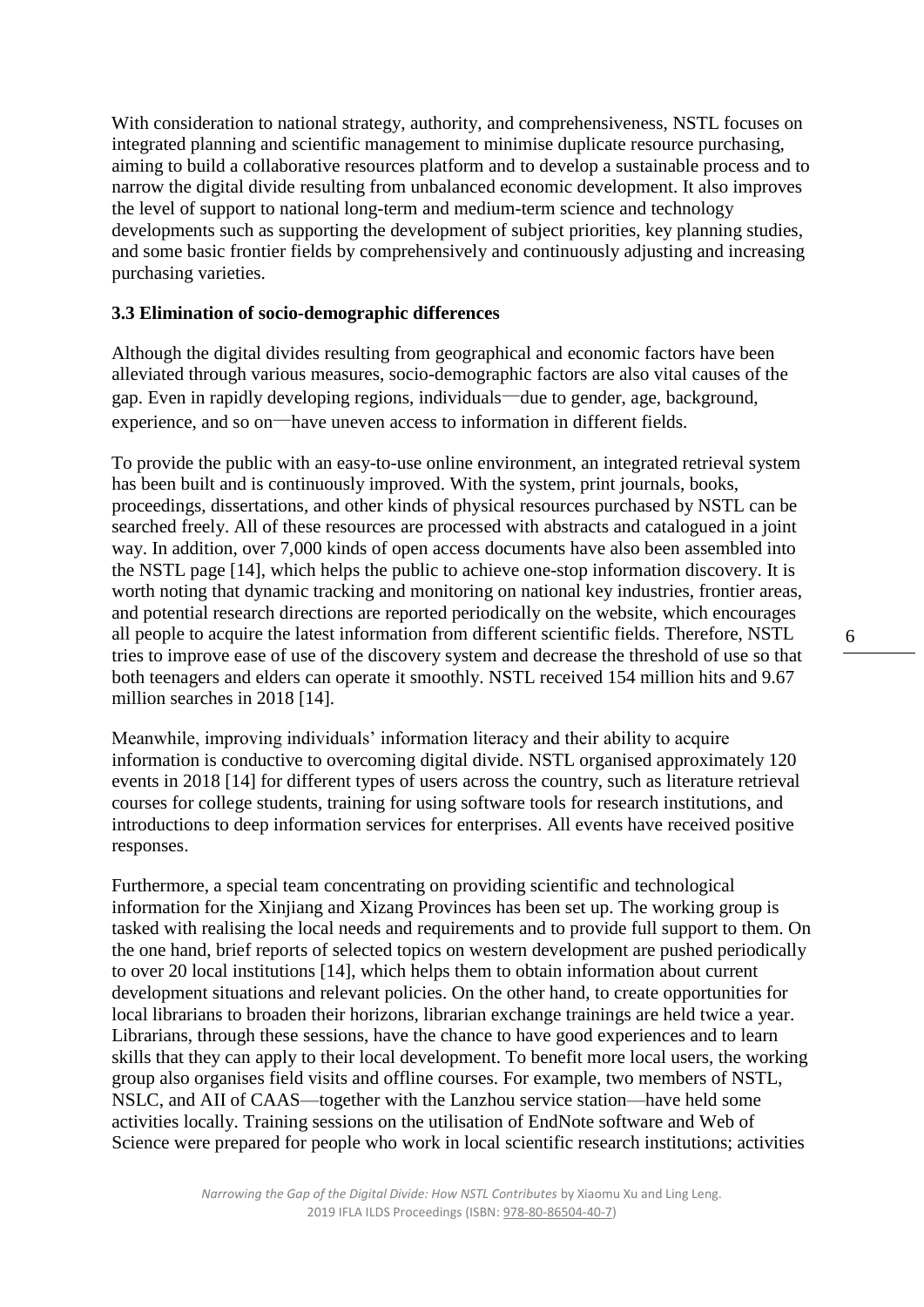of science popularisation, such as modern agricultural science videos and donated books, were warmly welcomed by local children and teenagers.

In this way, the digital divide resulting from socio-demographic differences has been narrowed by building an easy-to-use discovery system and improving individuals' information literacy skills.

#### 3.4 **Elimination of international gaps**

With the development of the society and increasing international connections, new needs for accessing information emerge as each original gap is filled. Sometimes users want to be able to access documents from other libraries, and even foreign libraries, with the help of NSTL. Therefore, NSTL strives to explore information access approaches and develop international cooperation.

Take NSLC as an example: as a core member of NSTL and information centre of the Chinese Academy of Sciences, document delivery access covers not only institutional libraries within the Chinese Academy of Sciences, but also domestic public libraries, university libraries, and other specialised libraries such as the National Library, the Shanghai Library, the Academic Library & Information System (CALIS), the National Geological Library of China, and so on. For foreign approaches to information acquisition, NSLC has established cooperative relationships with Subito, the British Library, and the East Asian Library of Pittsburgh University. There have already been over 100 orders for international literature delivery this year.

It is worth pointing out that the cooperation between NSLC and Subito has achieved mutual benefits. The two parties established a relationship in 2006 whereby users registered with NSLC can apply for document delivery services. Since 2010, NSLC has become a supplier library which provides Chinese articles through Subito. The number of annual materials that NSLC ordered and supplied is shown in Figure 3. It can be seen that the number of orders has been increasing rapidly since 2017, while the number of supplies shows a downward tendency. It seems that the needs of Chinese researchers for accessing international information are significantly increasing over the past few years. It is also worth noting that all documents that NSLC supplied are focused on Chinese medicine and medicinal drugs.



Figure 3. The number of orders and supplies by NSLC through Subito.

*Narrowing the Gap of the Digital Divide: How NSTL Contributes* by Xiaomu Xu and Ling Leng. 2019 IFLA ILDS Proceedings (ISBN[: 978-80-86504-40-7\)](https://www.techlib.cz/en/84026)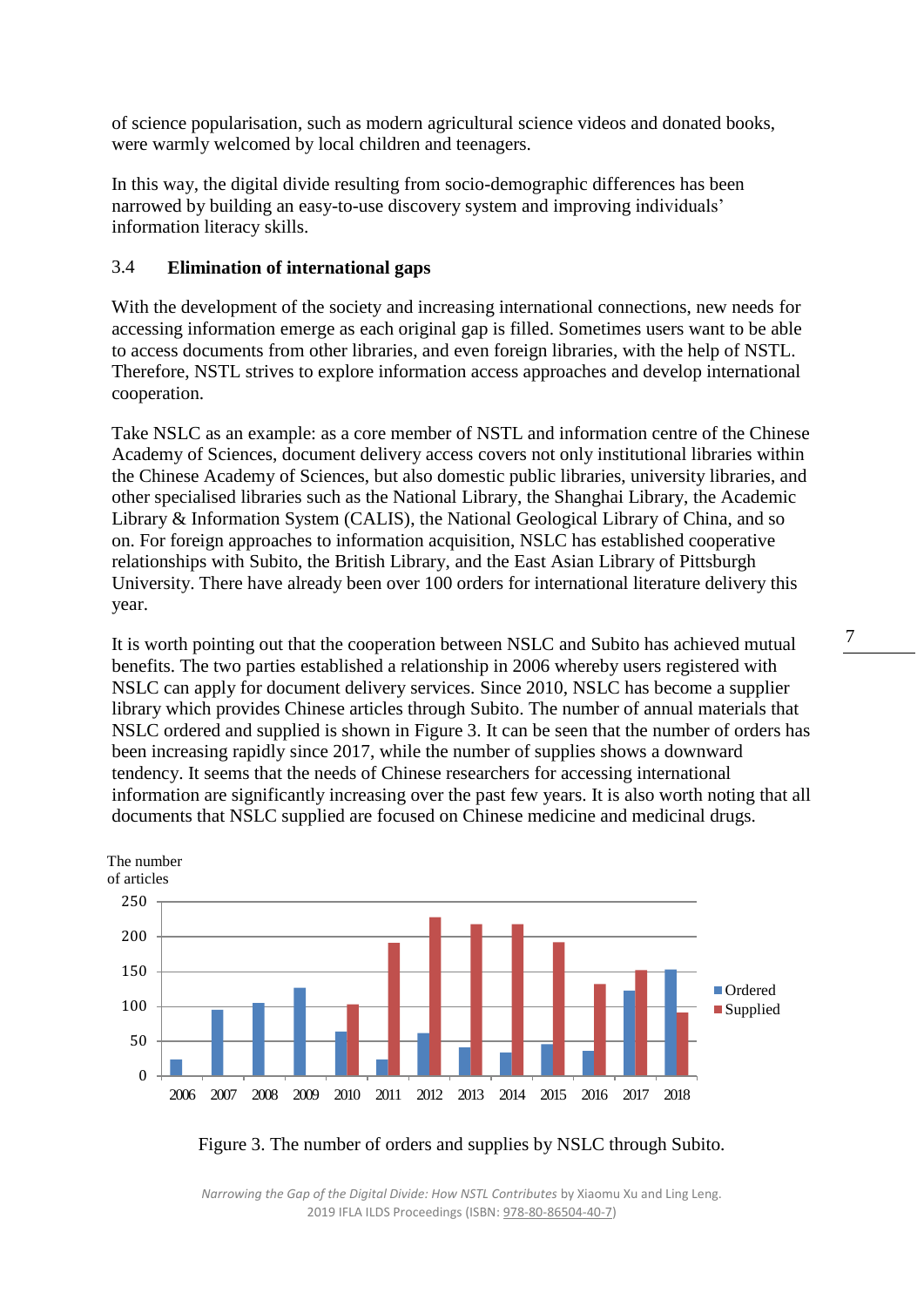This section discussed how NSTL contributes to narrowing the digital divide in mainland China in three main areas and how it is closing international gaps, which strongly support domestic science and technology development. NSTL has adopted diverse, pragmatic approaches to bridging the digital divide in China and has achieved significant effects.

#### 4. **Future expectations**

In the future, NSTL will continue to contribute to improving access to resources to the public, especially in "information backward" areas. In fact, NSTL has already made plans for field trips to certain areas, such as the Guizhou and Shanxi provinces and other cities in Midwest China.

Other planned activities include finding solutions to "long-tail" users' needs, expansion of international access to information and cooperation, and expanding the variety of service models for different researcher groups as follows:

(1) At present, the users who use NSTL frequently are focused. Some users order a large amount of articles for their institutions' studies. The number of these orders accounts for the most of proportion of the total number. This results in that the number of satisfied orders is large seemingly, but actually the number of satisfied people is small. The rest of users, the number of which is large, whose requirements are personalised, are so-called "long-tail" users. Their needs should be given more attention to in the future.

(2) Sometimes users ask for foreign articles that are not included in NSTL's collection or that are even unavailable in China. However, the present international approaches to document delivery are still limited and the price of international delivery is unaffordable for many Chinese people. Such international gaps that block access to information should be discussed and solved. It seems that NSTL should continue to expand national and international information acquisition so as to meet the needs of more users.

(3) Expanding the diversity of service models for different user groups should be explored, including special customised service for institutional groups, information tracking for key laboratories and academics, and accurate information support for implementing national governmental strategies.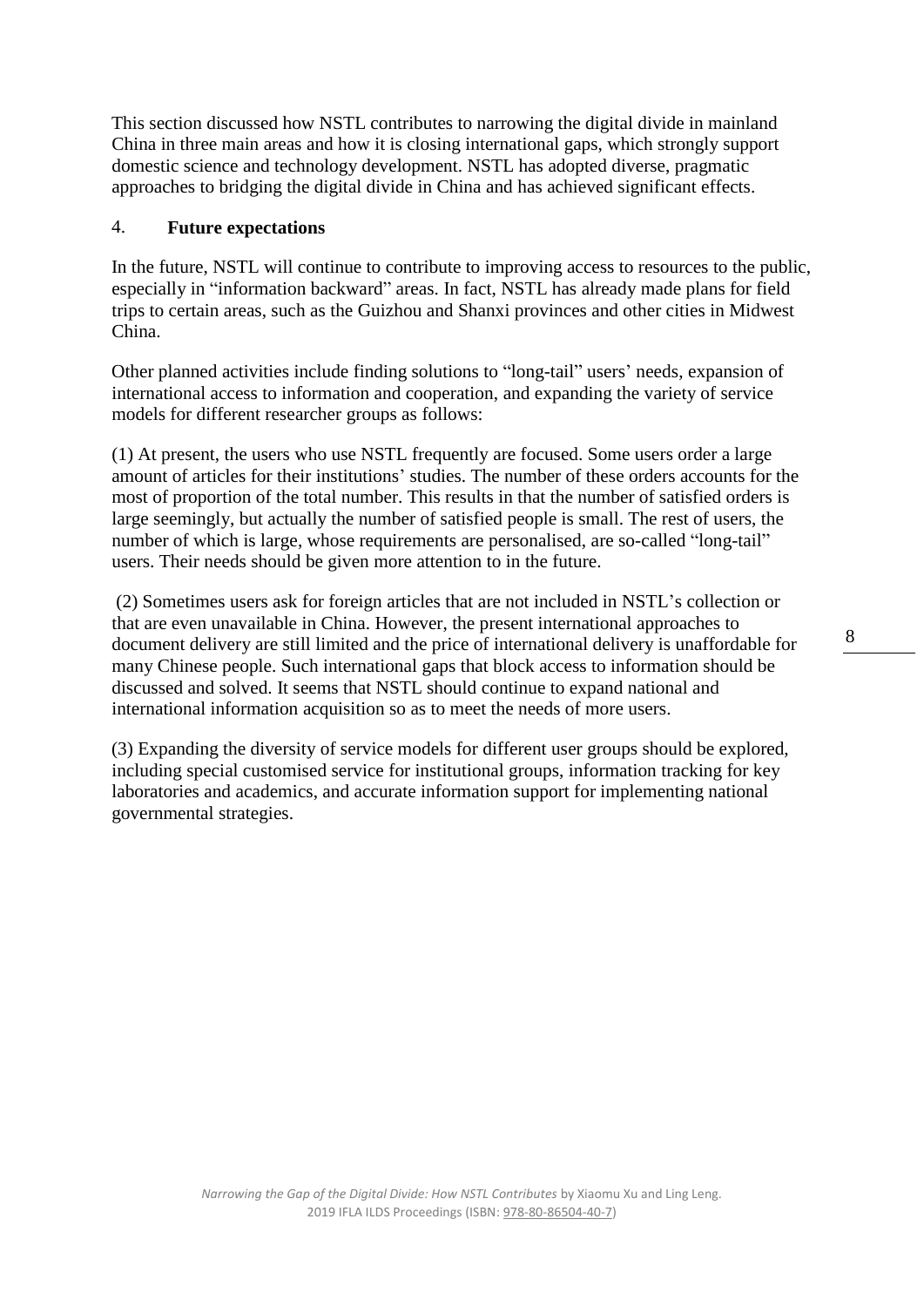## **References**

[1] Hoffman, D. L., Novak, T. P., & Schlosser, A. (2000). The evolution of the digital divide: How gaps in Internet access may impact electronic commerce. *Journal of Computer-Mediated Communication. 5*(3): 534. doi: 10.1111/j.1083-6101.2000.tb00341.x

[2] Zhang, X. H. (2008). 什么是数字鸿沟 [*E-Government*], (11), 12-15. doi: 10.16582/j.cnki.dzzw.2008.11.013

[3] Sassi, S. (2005). Cultural differentiation or social segregation? Four approaches to the digital divide. *New Media Society*, *7*(5), 684-700. doi[:10.1177%2F1461444805056012](https://doi.org/10.1177%2F1461444805056012)

[4] Jaeger, P. T., Bertot, J. C., Thompson, K. M., Katz, S. M. & DeCoster, E. J. (2012). The intersection of public policy and public access: Digital divides, digital literacy, digital inclusion, and public libraries. *Public Library Quarterly, 31*(1), 1-20. doi[:10.1080/01616846.2012.654728](https://doi-org./10.1080/01616846.2012.654728)

[5] Kim, M. C., & Kim, J. K. (2001, July). Digital divide: Conceptual discussions and prospect. In International Conference Human Society@ Internet (pp. 78-91). Springer, Berlin, Heidelberg.

[6] Ma, L. P. (2014). 缩小东西部数字鸿沟的文献综述 [*Practical Electronics*], (1), 263. doi: 10.16589/j.cnki.cn11-3571/tn.2014.01.244

[7] Peng, D. L. & Peng, B.F. (2005). Narrowing the digital divide functions and some solutions of libraries. *Library*, (3), 25-28. Retrieved from [https://kns.cnki.net/KCMS/detail/detail.aspx?dbcode=CJFQ&dbname=CJFD2005&filename](https://kns.cnki.net/KCMS/detail/detail.aspx?dbcode=CJFQ&dbname=CJFD2005&filename=TSGT200503007&uid=WEEvREcwSlJHSldRa1FhdXNXaEdzWUVraVdNV0ZCaXEwNDdBKzNJUFF1Zz0=$9A4hF_YAuvQ5obgVAqNKPCYcEjKensW4IQMovwHtwkF4VYPoHbKxJw!!&v=MTY1MTFNckk5Rlk0UjhlWDFMdXhZUzdEaDFUM3FUcldNMUZyQ1VSTE9mYnVSc0Z5emdVcjNQTVQ3TWVyRzRIdFQ) [=TSGT200503007&uid=WEEvREcwSlJHSldRa1FhdXNXaEdzWUVraVdNV0ZCaXEwND](https://kns.cnki.net/KCMS/detail/detail.aspx?dbcode=CJFQ&dbname=CJFD2005&filename=TSGT200503007&uid=WEEvREcwSlJHSldRa1FhdXNXaEdzWUVraVdNV0ZCaXEwNDdBKzNJUFF1Zz0=$9A4hF_YAuvQ5obgVAqNKPCYcEjKensW4IQMovwHtwkF4VYPoHbKxJw!!&v=MTY1MTFNckk5Rlk0UjhlWDFMdXhZUzdEaDFUM3FUcldNMUZyQ1VSTE9mYnVSc0Z5emdVcjNQTVQ3TWVyRzRIdFQ) [dBKzNJUFF1Zz0=\\$9A4hF\\_YAuvQ5obgVAqNKPCYcEjKensW4IQMovwHtwkF4VYPoH](https://kns.cnki.net/KCMS/detail/detail.aspx?dbcode=CJFQ&dbname=CJFD2005&filename=TSGT200503007&uid=WEEvREcwSlJHSldRa1FhdXNXaEdzWUVraVdNV0ZCaXEwNDdBKzNJUFF1Zz0=$9A4hF_YAuvQ5obgVAqNKPCYcEjKensW4IQMovwHtwkF4VYPoHbKxJw!!&v=MTY1MTFNckk5Rlk0UjhlWDFMdXhZUzdEaDFUM3FUcldNMUZyQ1VSTE9mYnVSc0Z5emdVcjNQTVQ3TWVyRzRIdFQ) [bKxJw!!&v=MTY1MTFNckk5Rlk0UjhlWDFMdXhZUzdEaDFUM3FUcldNMUZyQ1VST](https://kns.cnki.net/KCMS/detail/detail.aspx?dbcode=CJFQ&dbname=CJFD2005&filename=TSGT200503007&uid=WEEvREcwSlJHSldRa1FhdXNXaEdzWUVraVdNV0ZCaXEwNDdBKzNJUFF1Zz0=$9A4hF_YAuvQ5obgVAqNKPCYcEjKensW4IQMovwHtwkF4VYPoHbKxJw!!&v=MTY1MTFNckk5Rlk0UjhlWDFMdXhZUzdEaDFUM3FUcldNMUZyQ1VSTE9mYnVSc0Z5emdVcjNQTVQ3TWVyRzRIdFQ) [E9mYnVSc0Z5emdVcjNQTVQ3TWVyRzRIdFQ=](https://kns.cnki.net/KCMS/detail/detail.aspx?dbcode=CJFQ&dbname=CJFD2005&filename=TSGT200503007&uid=WEEvREcwSlJHSldRa1FhdXNXaEdzWUVraVdNV0ZCaXEwNDdBKzNJUFF1Zz0=$9A4hF_YAuvQ5obgVAqNKPCYcEjKensW4IQMovwHtwkF4VYPoHbKxJw!!&v=MTY1MTFNckk5Rlk0UjhlWDFMdXhZUzdEaDFUM3FUcldNMUZyQ1VSTE9mYnVSc0Z5emdVcjNQTVQ3TWVyRzRIdFQ)

[8] Cohron, M. (2015). The Continuing Digital Divide in the United States. *The Serials Librarian, 69*(1), 77-86. doi[:10.1080/0361526X.2015.1036195](https://doi-org/10.1080/0361526X.2015.1036195) 

[9] Zhang, W. P. (2003). 加强图书馆数字化建设,努力缩小数字鸿沟 [*Modern* 

*Information*], (9), 118-119. Retrieved from [https://kns.cnki.net/KCMS/detail/detail.aspx?dbcode=CJFQ&dbname=CJFD2003&filename](https://kns.cnki.net/KCMS/detail/detail.aspx?dbcode=CJFQ&dbname=CJFD2003&filename=XDQB200309053&uid=WEEvREcwSlJHSldRa1FhdXNXaEdzWUVraVdNV0ZCaXEwNDdBKzNJUFF1Zz0=$9A4hF_YAuvQ5obgVAqNKPCYcEjKensW4IQMovwHtwkF4VYPoHbKxJw!!&v=MTY2NjFyQ1VSTE9mYnVSc0Z5emdWcnZJUFNuYWJMRzRIdExNcG85QVo0UjhlWDFMdXhZUzdEaDFUM3FUcldNMUY) [=XDQB200309053&uid=WEEvREcwSlJHSldRa1FhdXNXaEdzWUVraVdNV0ZCaXEwN](https://kns.cnki.net/KCMS/detail/detail.aspx?dbcode=CJFQ&dbname=CJFD2003&filename=XDQB200309053&uid=WEEvREcwSlJHSldRa1FhdXNXaEdzWUVraVdNV0ZCaXEwNDdBKzNJUFF1Zz0=$9A4hF_YAuvQ5obgVAqNKPCYcEjKensW4IQMovwHtwkF4VYPoHbKxJw!!&v=MTY2NjFyQ1VSTE9mYnVSc0Z5emdWcnZJUFNuYWJMRzRIdExNcG85QVo0UjhlWDFMdXhZUzdEaDFUM3FUcldNMUY) [DdBKzNJUFF1Zz0=\\$9A4hF\\_YAuvQ5obgVAqNKPCYcEjKensW4IQMovwHtwkF4VYPo](https://kns.cnki.net/KCMS/detail/detail.aspx?dbcode=CJFQ&dbname=CJFD2003&filename=XDQB200309053&uid=WEEvREcwSlJHSldRa1FhdXNXaEdzWUVraVdNV0ZCaXEwNDdBKzNJUFF1Zz0=$9A4hF_YAuvQ5obgVAqNKPCYcEjKensW4IQMovwHtwkF4VYPoHbKxJw!!&v=MTY2NjFyQ1VSTE9mYnVSc0Z5emdWcnZJUFNuYWJMRzRIdExNcG85QVo0UjhlWDFMdXhZUzdEaDFUM3FUcldNMUY) [HbKxJw!!&v=MTY2NjFyQ1VSTE9mYnVSc0Z5emdWcnZJUFNuYWJMRzRIdExNcG85](https://kns.cnki.net/KCMS/detail/detail.aspx?dbcode=CJFQ&dbname=CJFD2003&filename=XDQB200309053&uid=WEEvREcwSlJHSldRa1FhdXNXaEdzWUVraVdNV0ZCaXEwNDdBKzNJUFF1Zz0=$9A4hF_YAuvQ5obgVAqNKPCYcEjKensW4IQMovwHtwkF4VYPoHbKxJw!!&v=MTY2NjFyQ1VSTE9mYnVSc0Z5emdWcnZJUFNuYWJMRzRIdExNcG85QVo0UjhlWDFMdXhZUzdEaDFUM3FUcldNMUY) [QVo0UjhlWDFMdXhZUzdEaDFUM3FUcldNMUY=](https://kns.cnki.net/KCMS/detail/detail.aspx?dbcode=CJFQ&dbname=CJFD2003&filename=XDQB200309053&uid=WEEvREcwSlJHSldRa1FhdXNXaEdzWUVraVdNV0ZCaXEwNDdBKzNJUFF1Zz0=$9A4hF_YAuvQ5obgVAqNKPCYcEjKensW4IQMovwHtwkF4VYPoHbKxJw!!&v=MTY2NjFyQ1VSTE9mYnVSc0Z5emdWcnZJUFNuYWJMRzRIdExNcG85QVo0UjhlWDFMdXhZUzdEaDFUM3FUcldNMUY)

[10] Song, H. Y. (2006). The library's information resource sharing under the information divide environment. *Journal of the Library Science Society of Sichuan,*(6), 28-31. Retrieved from

[https://kns.cnki.net/KCMS/detail/detail.aspx?dbcode=CJFQ&dbname=CJFD2006&filename](https://kns.cnki.net/KCMS/detail/detail.aspx?dbcode=CJFQ&dbname=CJFD2006&filename=TUSH200606005&uid=WEEvREcwSlJHSldRa1FhdXNXaEdzWUVraVdNV0ZCaXEwNDdBKzNJUFF1Zz0=$9A4hF_YAuvQ5obgVAqNKPCYcEjKensW4IQMovwHtwkF4VYPoHbKxJw!!&v=MTYyMjZZUzdEaDFUM3FUcldNMUZyQ1VSTE9mYnVSc0Z5emdWTHZPTVRqWVpyRzRIdGZNcVk5RllZUjhlWDFMdXg)